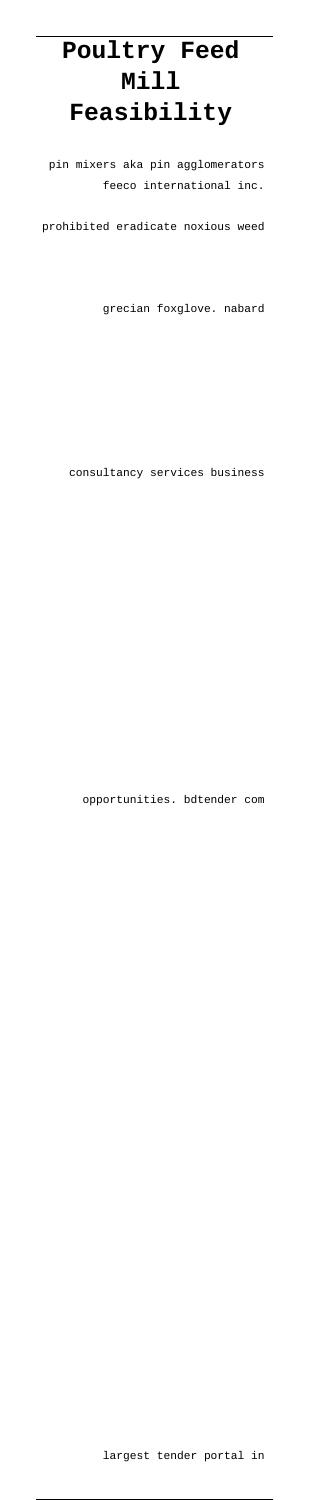bangladesh since. buy mailing lists marketing lists amp leads online. search accurate listing of businesses in oman business. 50 new innovative agriculture business ideas in 2018. towell auto centre llc buali business directory oman. martindale s calculators on line center agriculture. central research

institute for animal sciences jl

raya. information about fish

farming in india amp business

guide. www foodbev co za. vendor

myfloridamarketplace com. 2017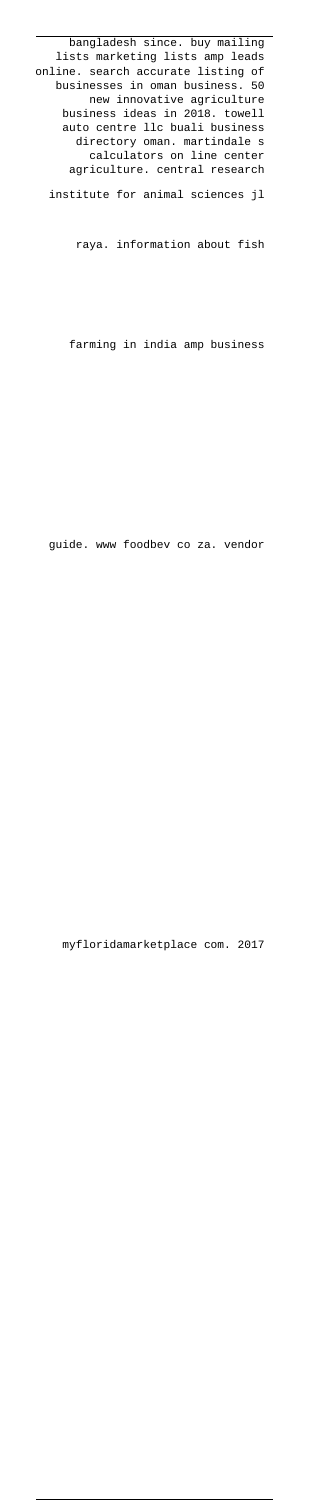cost analysis for 1 000 to 3000 poultry layers capacity. phenol hypochlorite reaction for determination of ammonia. compilation of existing state truck size and weight limit. the millennium mills project promoting maize mills as. tammi jonas food ethics â $\bm{\epsilon}$ " i am what i eat you are what i. mainland holdings limited booker tate. lawriter oac. cases

list of references of larive

international. 100 profitable

manufacturing business ideas

small. martins library. soybean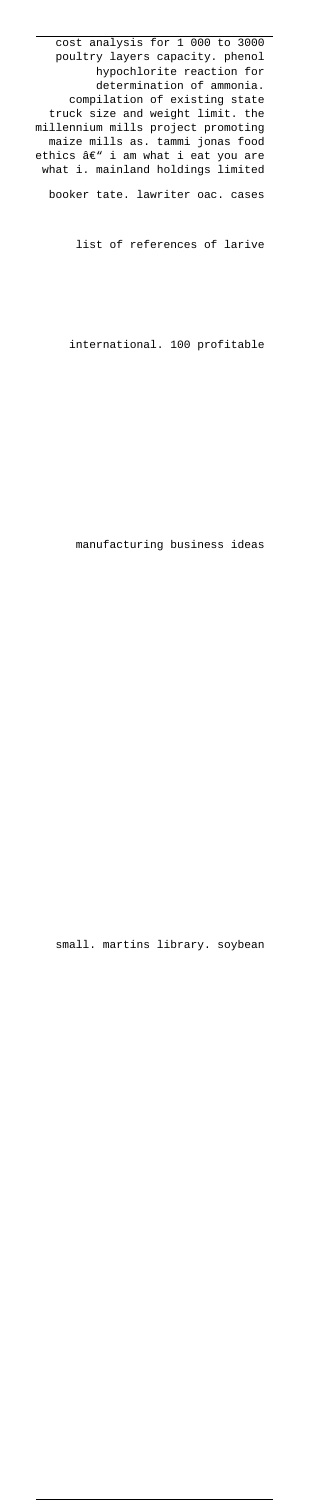processing business plan in nigeria. ivanhoe mines issues 2017 full year results and review of. classroom classes american society of agronomy. latest projects and tenders information from sultanate of oman. nppmwatch boycott stores that sell puppy mill dogs

**Pin Mixers Aka Pin Agglomerators FEECO International Inc** May 4th, 2018 - Pin Mixers We Can Supply Pin Mixers As Stand Alone Pieces Of Equipment Or As Part Of A Complete Pelletizing System For Conditioning Materials Such As Flyash DAP And MAP Among Others'

'**PROHIBITED ERADICATE NOXIOUS WEED GRECIAN FOXGLOVE MAY 3RD, 2018 - COMMON NAME GRECIAN FOXGLOVE WOOLLY FOXGLOVE SCIENTIFIC NAME DIGITALIS LANATA EHRH RELATED SPECIES D LAMARCKII AUCT BALCAN D PURPUREA L D GRANDIFLORA MILL D LUTEA L**' '**NABARD Consultancy Services Business Opportunities** May 4th, 2018 Entrepreneurs Interested In Getting Consultancy Services For Detailed Project Reports Appraisal Feasibility Studies On These And Other Projects May Contact  $US'$ '**bdtender com largest tender portal in bangladesh since** may 6th, 2018 bdtender com is a tender notification

service portal that keeps you abreast with latest information using email and sms alert on tenders being floated by government and private organizations all over bangladesh'

'**buy mailing lists marketing lists amp leads online**

may 1st, 2018 - build and buy a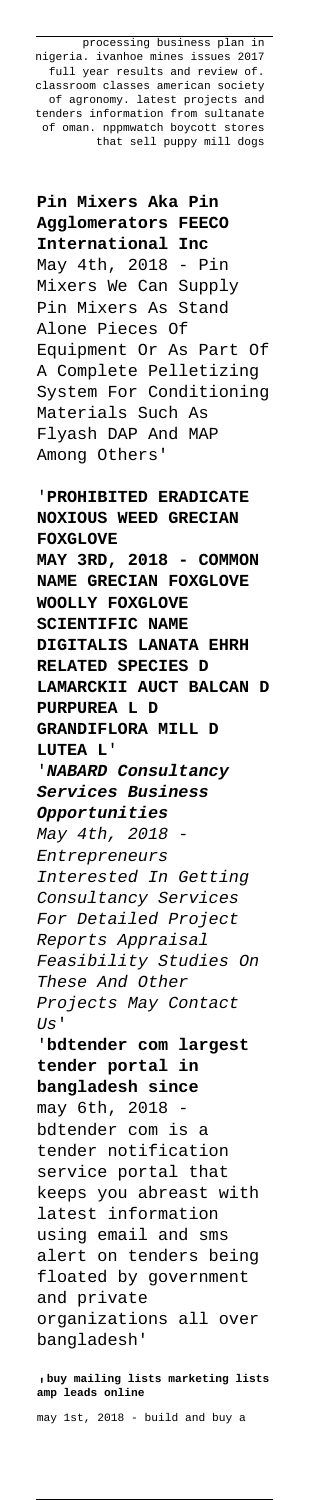business or consumer mailing list in minutes reach over 200 million consumers and 14 million businesses''**search**

**accurate listing of businesses in oman business may 4th, 2018 - get detailed business information accurate contact information in oman find phone numbers store locations addresses and reviews for businesses in oman**' '**50 new innovative agriculture business ideas in 2018** may 1st, 2018 - do you want to start an agriculture farming business and make money if yes here are 50 new innovative profitable agricultural small business ideas for 2018''**towell auto centre llc buali business directory oman** april 29th, 2018 - towell auto

centre llc bualibuali phone

25553564 business directory oman' '**Martindale S Calculators On Line Center Agriculture April 29th, 2018 - Feed Calculators Applets Amp Spreadsheets Xls Feed Costs Calculators Applets Animations Amp Simulations Creep Feeding Calculators Applets Animations Amp Simulations**''**CENTRAL RESEARCH INSTITUTE FOR ANIMAL SCIENCES JL RAYA** MAY 6TH, 2018 - 7 PROCESSING AND MARKETING OF LIVESTOCK PRODUCTS IN INDONESIA ATIEN PRIYANTI AND I G PUTU CENTRAL RESEARCH INSTITUTE FOR ANIMAL SCIENCES AND RESEARCH INSTITUTE FOR ANIMAL PRODUCTION' '**Information About Fish Farming in India amp Business Guide** May 6th, 2018 - The rate of commercial fish farming in India is increasing rapidly Because fish and fish products has a huge demand in Indian market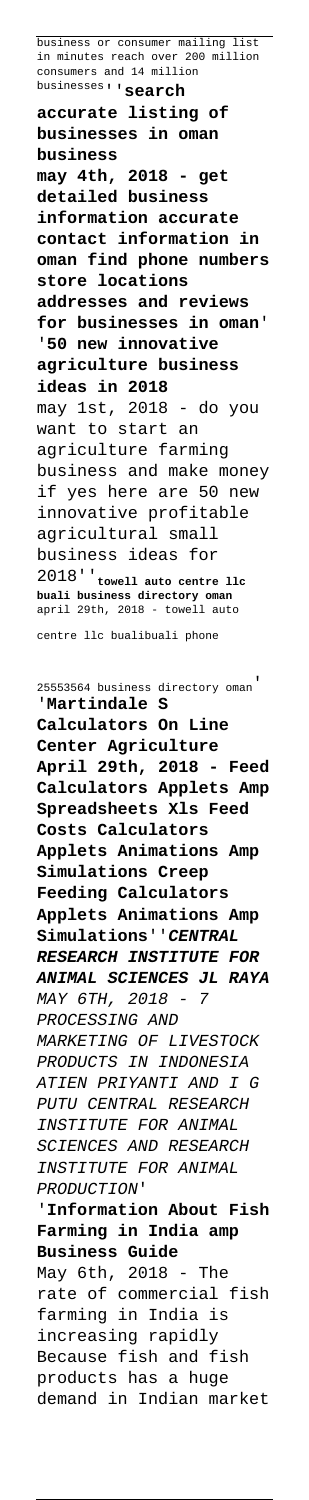And the consuming rate and demand of fish is increasing gradually in accordance with current population growth''**www foodbev co za** may 5th, 2018 - 87144 34231 87110 34231 87144 32220 87110 complete ofo version 2017 ofo code description 2017 1 managers managers plan direct coordinate and evaluate the overall activities of enterprises governments and other organizations or of organizational units within them and formulate and review their policies laws rules and regulations' '**vendor myfloridamarketplace com** May 6th, 2018 - VIP Commodity Code List Code Title Code Type Active 00000000 UNSPSC Codes Good 10000000 00 Live Plant and Animal Material and Accessories and Supplies''**2017 Policy National Farmers Union** May 1st, 2018 - Preamble We The Members Of National Farmers Union In The Following Policy Statement Strive To Articulate The Fundamental Principles Of A Food Fiber And Energy Policy Essential To Our Nation And Today's World' '**cost analysis for 1 000 to 3000 poultry layers capacity**  $may$  2nd, 2018  $-$  what is the present cost of feed now how much for the cost of investment to the profit your making' '**Phenol hypochlorite reaction for determination of ammonia** April 20th, 2018 Dietary Alfalfa and Calcium Salts of Long Chain Fatty Acids Alter Protein Utilization Microbial Populations and Plasma Fatty Acid Profile in Holstein Freemartin Heifers' '**COMPILATION OF EXISTING STATE TRUCK SIZE AND WEIGHT LIMIT** MAY 5TH, 2018 COMPILATION OF EXISTING STATE TRUCK SIZE AND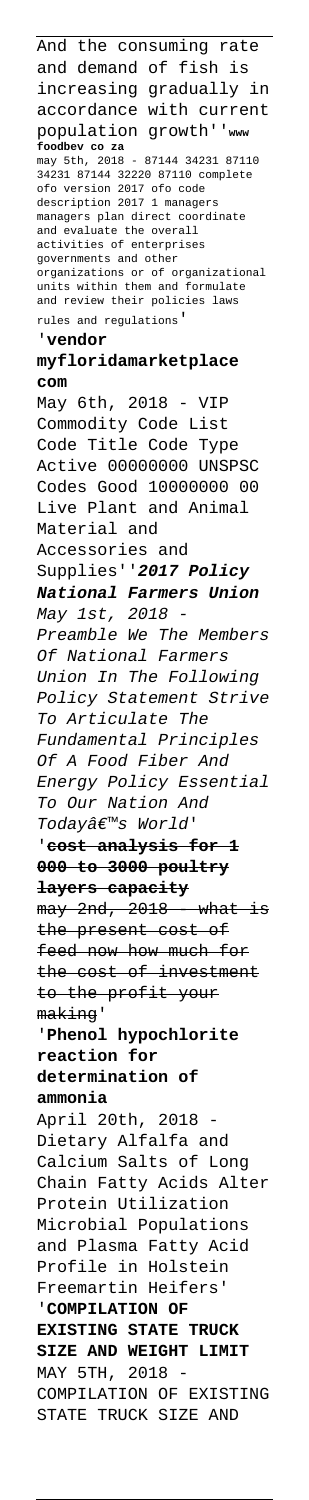WEIGHT LIMIT LAWS APPENDIX A STATE TRUCK SIZE AND WEIGHT LAWS THE SCOPE OF THIS REPORT CAPTURES THE CURRENT STRUCTURE OF EXISTING TRUCK SIZE AND WEIGHT LIMIT LAWS FROM ALL 50 STATES AND THE DISTRICT OF COLUMBIA'

'**The Millennium Mills Project Promoting Maize Mills as** April 23rd, 2018 - The Millennium Mills Project Promoting Maize Mills as Business and Community Hubs in Northern Mozambiqueâ€<sup>™</sup>s Grain Belt Business Plan Feasibility Study'

'**tammi jonas food** ethics â€<sup>w</sup> i am what i **eat you are what i may 6th, 2018 - tammi jonas food ethics i am what i eat you are what i feed you menu and widgets**'

'**Mainland Holdings Limited Booker Tate** April 27th, 2018 Brief Description Booker Tate Was Responsible For The Corporate Management Of Mainland Holdings Limited MHL A Major Agribusiness In Papua New Guinea PNG MHL Is A Diverse Conglomerate Of Businesses Trading As A Single Corporate Entity''**Lawriter OAC** May 3rd, 2018 - Chapter 5703 9

Sales And Use Tax 5703 9 01

Requirements Effective 09 13 2014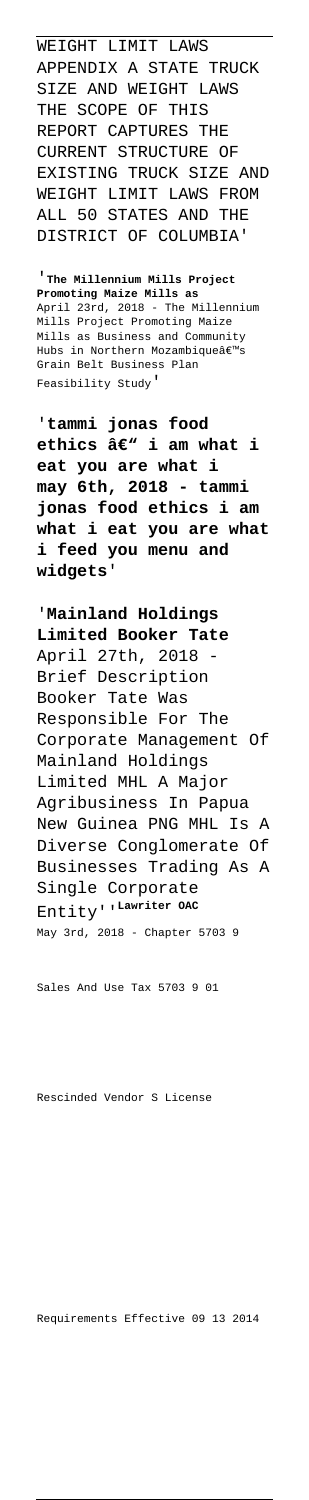'**Cases List Of References Of Larive International** May 5th, 2018 - Monte Pizza Crust Specializes In Producing And Delivering High Quality Pizza Crusts And Dough Balls In Every Imaginable Amount Larive Supported Monte Pizza With Implementing A Feasibility Study For An Investment In A High Quality Pizza Topping Amp Packaging Line In South Korea Which Has Been Co Funded Via The Netherlands Grant Program DHI' '**100 PROFITABLE MANUFACTURING BUSINESS IDEAS SMALL** MAY 2ND, 2018 - BIG LIST OF 100 PROFITABLE SMALL MANUFACTURING BUSINESS IDEAS 1 AGARBATTI MAKING AGARBATTI IS A HOUSEHOLD GOODS HAVING A GREAT MARKET

POTENTIAL'

#### '**MARTINS LIBRARY**

May 3rd, 2018 - Educational Projects Amp Seminars Materials Proposals Business Plan Feasibility Studies Career Jobs Finance Technology Amp School Admission' '**Soybean And Corn Advisor May 1st, 2018 - Top News April April 26 2018 Domestic Corn Prices Strengthen In Mato Grosso April 26 2018 Paraguay Farmers Waiting For Improved**

## **Moisture To Plant Wheat**''**RICE FARMING AMP PROCESSING BUSINESS PLAN IN NIGERIA** MAY 2ND, 2018 RICE FARMING AMP PROCESSING MILL BUSINESS PLAN IN NIGERIA FEASIBILITY STUDIES PDF RICE FARMING BUSINESS PLAN AMP RICE PROCESSING FEASIBILITY STUDY IS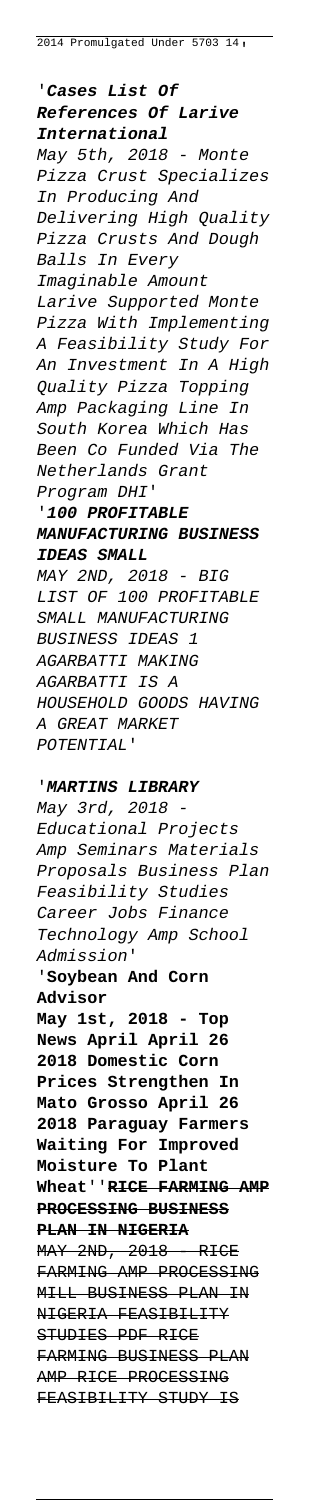REGULARLY UPDATED CAN BE USED TO GET BANK LOANS AND GRANTS' '**Ivanhoe Mines Issues 2017 Full Year Results And Review Of** March 20th, 2018 TORONTO March 21 2018 Ivanhoe Mines Today Announced Its Financial Results For The Year Ended December 31 2017 All Figures Are In U S Dollars Unless Otherwise Stated' '**Classroom Classes American Society of Agronomy** May 3rd, 2018 - Where did the 4R idea come from This article looks at a few of the early sources and how those concepts relate to current challenges facing phosphorus management''**Latest**

**Projects And Tenders Information From Sultanate Of Oman** May 6th, 2018 - Oman Projects

Provides You With The Latest

Business Information On Projects

Tenders Enquiries And Business

Deals From Sultanate Of Oman The

#### People At Oman Projects Have